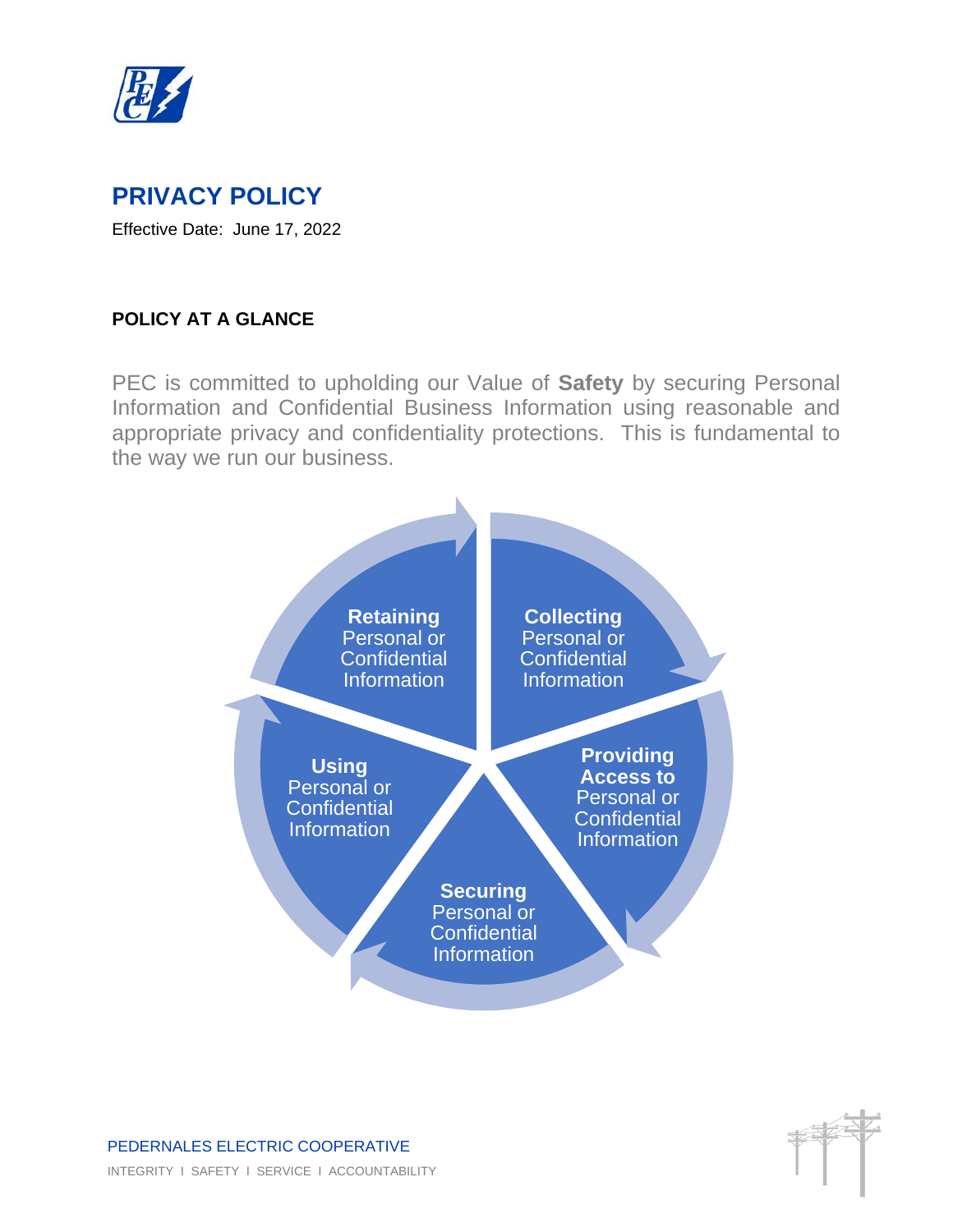## **PURPOSE**

- **1.1.** Pedernales Electric Cooperative ("PEC" or "Cooperative") recognizes the importance of having effective and meaningful privacy and confidentiality protections in place when it collects, uses, discloses, and retains Personal Information or Confidential Business Information of Members. The purpose of this Privacy Policy ("Policy") is to establish the standards to be applied across PEC in carrying out its responsibility and commitment to respecting the privacy and confidentiality of Personal Information or Confidential Business Information.
- **1.2.** PEC's [Online Privacy Statement](https://www.pec.coop/privacy/) and [Terms of Use](https://www.pec.coop/terms-of-use/) explain the use and treatment of information collected through PEC's online interfaces, including its website, mobile applications, and applications PEC uses on social media platforms.
- **1.3.** In addition to protecting Member Personal Information or Confidential Business Information in PEC's possession, PEC has implemented an Identify Theft Red Flags Program meant to detect, prevent, and mitigate risks of identity theft to its Members in connection with the opening or maintenance of membership accounts.

## **2. SCOPE**

- **2.1.** This Policy applies to the PEC Board of Directors ("Board") and all PEC employees.
- **2.2.** This Policy applies to the collection, use, disclosure, and retention of Personal Information or Confidential Business Information by PEC or PEC's authorized third-party business partners, and is subject to change without notice.
- **2.3.** This Policy does not address data confidentiality requirements between PEC and its thirdparty business partners; those requirements are located within the applicable contracts or other forms of authorization.
- **2.4.** This Policy does not limit PEC's ability to use, manage, disclose, and retain its Records as PEC determines to be necessary and appropriate, or as required by law.

## **3. POLICY AND IMPLEMENTATION**

#### **3.1. Collection of Personal Information or Confidential Business Information**

- **3.1.1.** PEC collects Personal Information or Confidential Business Information in accordance with applicable laws and in observation of the legal rights of its Members.
- **3.1.2.** PEC strives to limit its collection of Personal Information or Confidential Business Information to the minimum amount necessary to support PEC business.
- **3.1.3.** Personal Information or Confidential Business Information is (1) provided to PEC directly by its Members, (2) collected automatically by PEC through interactions with its Members, and (3) obtained from third-parties in relation to PEC business.
- **3.1.4.** Personal Information or Confidential Business Information that PEC may collect includes, but is not limited to, the following: Name, address, address history, date of birth, telephone number(s), email address(s), Social Security number, driver's license number, government-issued identification number, credit information, capital credit/patronage account information, PEC elections/voting information, and

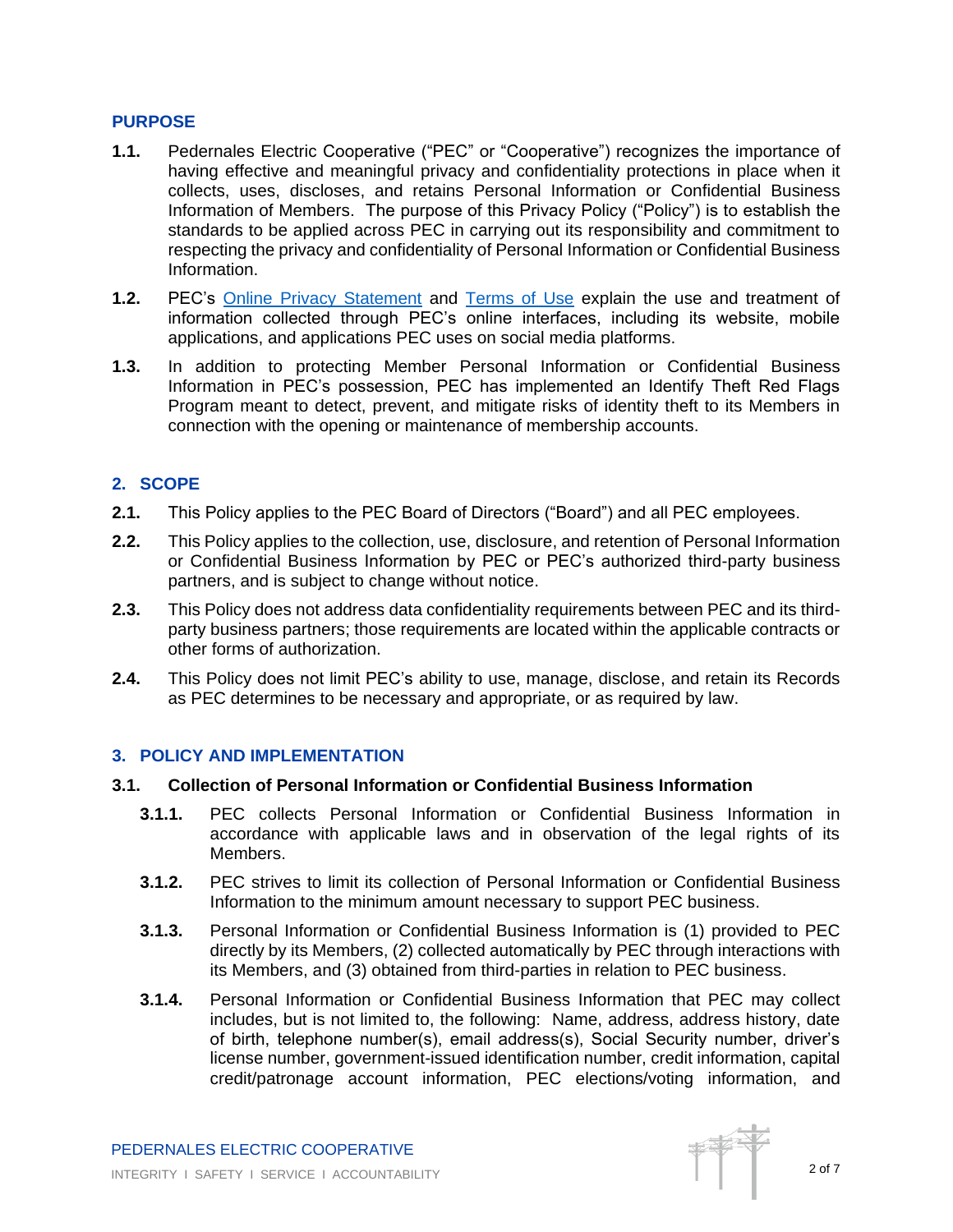payment and account information. Account information may include information on a member's property and appliances, service history, and information maintained for meter reading purposes (e.g., warning about a dog in the yard or gate lock combination).

- **3.1.5.** PEC may obtain Personal Information or Confidential Business Information as part of the following activities:
	- **3.1.5.1.** Membership account management (including account set-up, billing, payment processing, collections, etc.).
	- **3.1.5.2.** Electric services and outage management.
	- **3.1.5.3.** Capital and patronage account management.
	- **3.1.5.4.** Governance activities (including election activity and comments submitted for consideration by the Board during public meetings).
	- **3.1.5.5.** Real estate acquisitions for planned electric distribution or electric transmission projects.
	- **3.1.5.6.** Membership surveys to identify needs or improve service.
	- **3.1.5.7.** Involvement with PEC's community support programs.
	- **3.1.5.8.** Accessing or engaging PEC through PEC's website.
	- **3.1.5.9.** Viewing, commenting on, or otherwise interacting with a PEC social media account and/or PEC social media posting.

#### **3.2. Access to Personal Information or Confidential Business Information**

**3.2.1.** Members may request access to their Personal Information or Confidential Business Information by requesting it in writing through mail or email in accordance with Section 300.4 of PEC's [Tariff and Business Rules.](https://2bqwe7212tygr0q3a7b9e1bv-wpengine.netdna-ssl.com/wp-content/uploads/tariff/Tariff_and_Business_Rules.pdf)

#### **3.3. Security of Personal Information or Confidential Business Information**

- **3.3.1.** PEC maintains Personal Information or Confidential Business Information with commercially reasonable and appropriate technical, administrative, and physical safeguards that strive to protect against loss, unauthorized access, destruction, misuse, modification, and improper disclosure.
- **3.3.2.** PEC has implemented procedures related to data protection for Personal Information or Confidential Business Information. Any employee who fails to comply with any applicable PEC Policy or procedure may be subject to disciplinary action up to and including termination.
- **3.3.3.** PEC attempts to limit access to Personal Information or Confidential Business Information to PEC employees with a "need to know" and authorized third-party business partners necessary to conduct PEC business.
- **3.3.4.** PEC generally requires its authorized third-party business partners (e.g., related organizations, affiliates, vendors, or contractors) to use and maintain Personal Information or Confidential Business Information only to the extent necessary to perform their obligations within their agreements with PEC.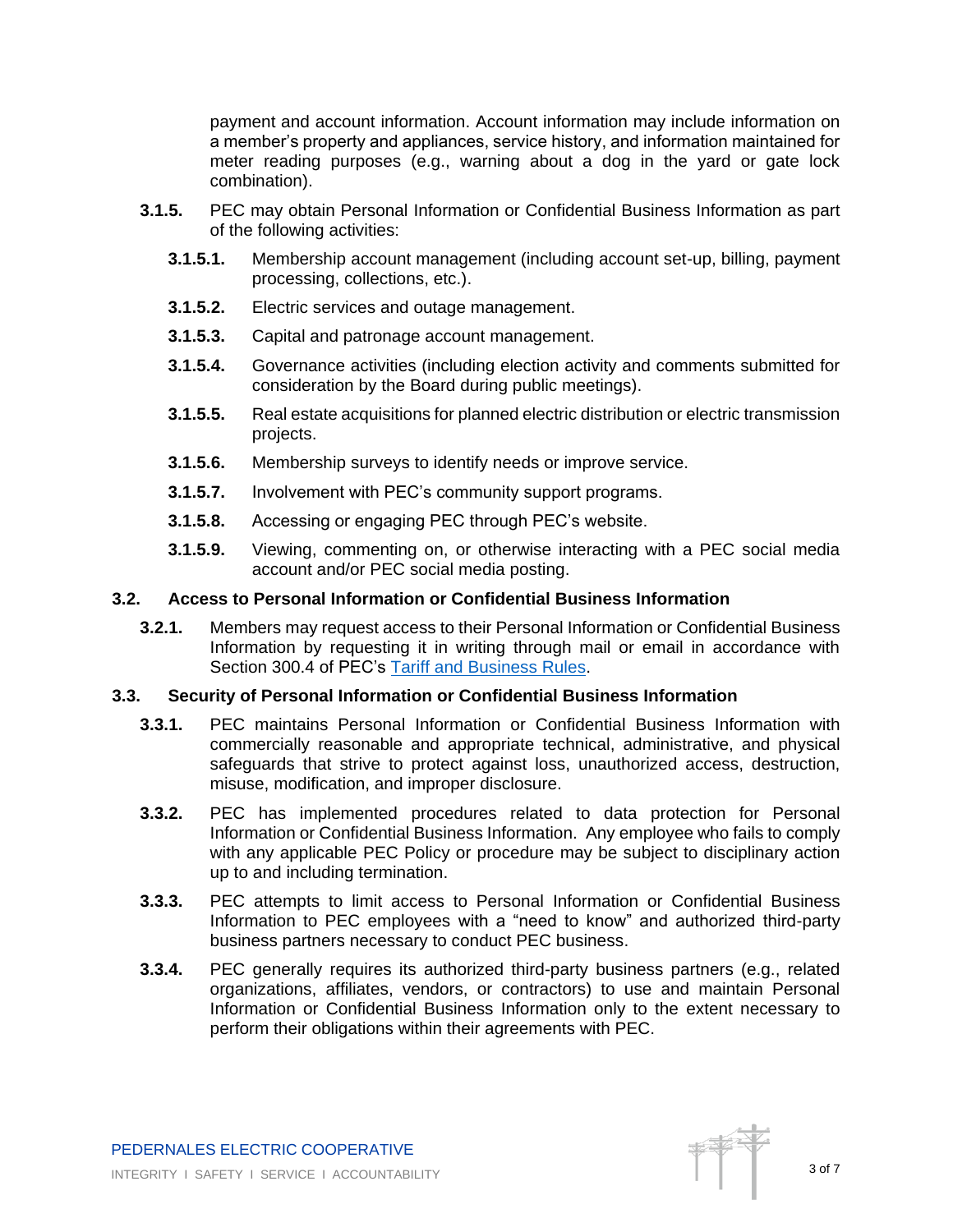## **3.4. Identify Theft Identification Program**

- **3.4.1.** Pursuant to the Fair and Accurate Credit [Transactions Act \("FACTA"\),](https://www.ftc.gov/enforcement/statutes/fair-accurate-credit-transactions-act-2003) PEC has established an Identity Theft Red Flags Program to identify possible identity theft risks as it relates to PEC business.
- **3.4.2.** PEC generally performs the following activities as part of its Identity Theft Red Flags Program:
	- **3.4.2.1.** Identify relevant identity theft Red Flags in PEC business.
	- **3.4.2.2.** Detect identity theft Red Flags as they may occur.
	- **3.4.2.3.** Prevent and mitigate identity theft by responding appropriately to identity theft Red Flag occurrences.
	- **3.4.2.4.** Review and update the Identity Theft Red Flag Program to ensure it addresses current activities of PEC and related identity theft methods and risks.
- **3.4.3.** The Chief Executive Officer, or designee, shall oversee the implementation and maintenance of the Identity Theft Red Flags Program and will periodically review the program to determine compliance with the requirements.
- **3.4.4.** The Chief Executive Officer, or designee, shall annually present to the Board of Directors a status report on the Program, describing the effectiveness of the Identity Theft Red Flags Program, any service provider arrangements, any significant incidents involving identity theft and management's response, and recommendations, if any, for material changes to the Identity Theft Red Flags Program.

#### **3.5. Use of Personal Information or Confidential Business Information**

- **3.5.1.** PEC generally limits its use and disclosure of Personal Information or Confidential Business Information to the minimum amount of information necessary to conduct PEC business and for the original intended purpose, or another purpose as explicitly authorized by law or Policy.
- **3.5.2.** Personal Information or Confidential Business Information may be used or disclosed by PEC in the following ways:
	- **3.5.2.1.** Information may be shared with PEC's authorized third-party business partners necessary to assist in carrying out PEC business, such as providing electric services, conducting billing, processing payments, and executing management functions, including legal, election, audit, and collection services.
	- **3.5.2.2.** Information may be compiled in aggregate form for PEC management activities.
	- **3.5.2.3.** Information may be disclosed to, and shared with, credit risk assessment companies or credit reporting agencies for credit-related activities (e.g., credit assessments, reporting of bad debts, etc.).
	- **3.5.2.4.** Information may be disclosed when required by law, such as in response to a search warrant, subpoena, or court order.
	- **3.5.2.5.** Information may be used for investigations into employee misconduct or for law enforcement investigations related to PEC business.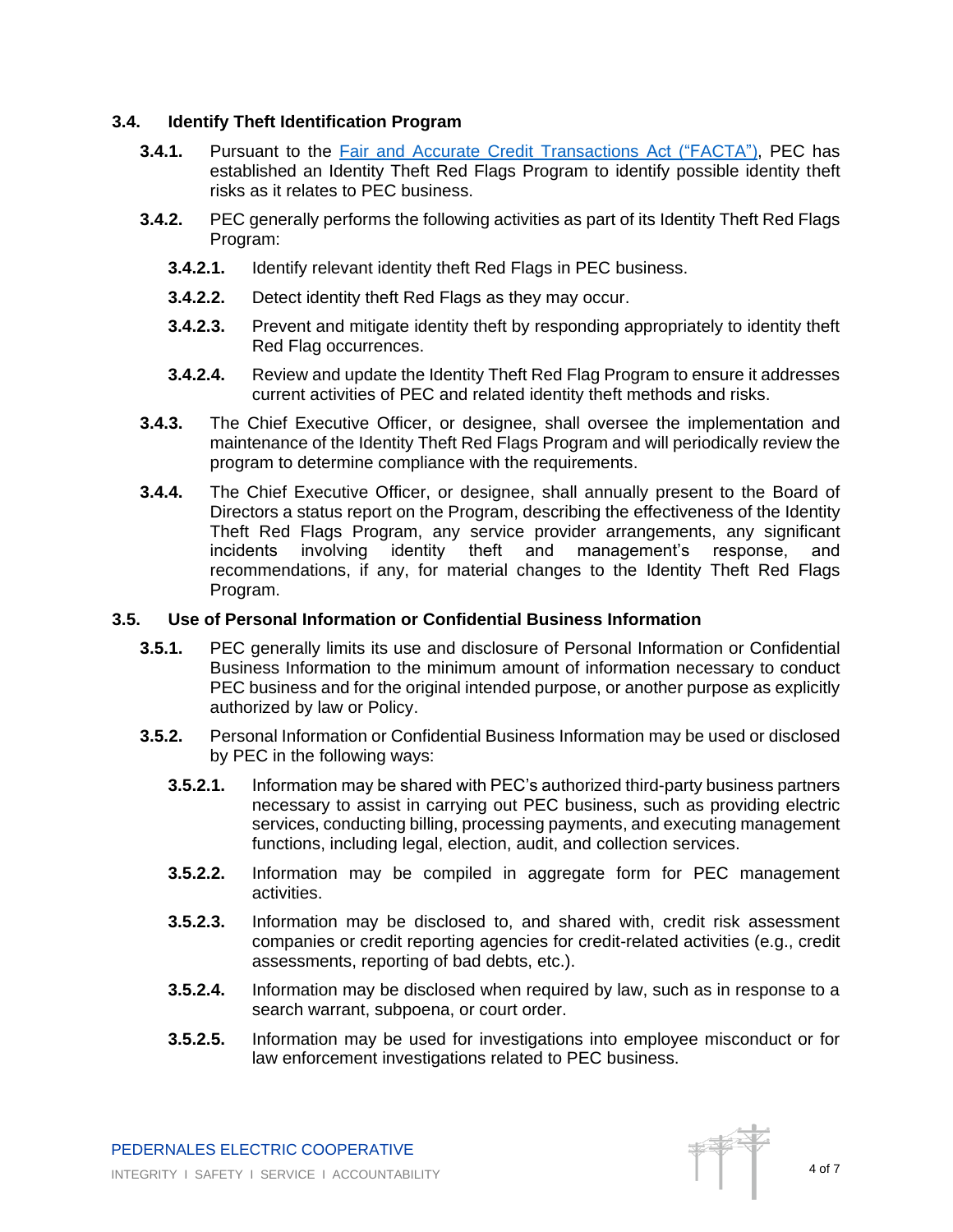- **3.5.2.6.** Information may be provided, when appropriate, to protect PEC's legal rights or during emergencies or otherwise if safety is believed to be at risk.
- **3.5.2.7.** PEC may use a member's Personal Information to send email, telephone, or text message communications related to their service or PEC business, unless the member opts-out. To opt-out of these communications, the Member must either contact PEC with their opt-out request, or follow the opt-out instructions sent with the initial communication.
- **3.5.2.8.** Information may be disclosed at the request of, or with the permission of, the Member. Records about a Member will not be disclosed under PEC's [Open](https://2bqwe7212tygr0q3a7b9e1bv-wpengine.netdna-ssl.com/wp-content/uploads/2020/11/open_records_policy.pdf)  [Records Policy](https://2bqwe7212tygr0q3a7b9e1bv-wpengine.netdna-ssl.com/wp-content/uploads/2020/11/open_records_policy.pdf) without the permission of the Member unless required by law.
- **3.5.2.9.** Information may be disclosed, to the extent allowed by law, to a person with a superior property interest in the premises at which service is being provided (e.g., a landlord), in order to prevent waste or harm to those premises.
- **3.5.2.10.** PEC membership lists consisting of names, addresses, election district, and unique line information may be disclosed to a Member in connection with PEC election activities, subject to PEC's [Bylaws](https://2bqwe7212tygr0q3a7b9e1bv-wpengine.netdna-ssl.com/wp-content/uploads/2020/10/Bylaws-FINAL-09-2020.pdf) and the [Membership List Policy.](https://2bqwe7212tygr0q3a7b9e1bv-wpengine.netdna-ssl.com/wp-content/uploads/2020/11/membership_list_policy.pdf)
- **3.5.2.11.** The names and mailing addresses of Members who voted in any, or each, director district election for a certain period (the "Voter History List") may be disclosed to a qualified candidate for an election, subject to PEC's [Election](https://2bqwe7212tygr0q3a7b9e1bv-wpengine.netdna-ssl.com/wp-content/uploads/2021/10/Election-Policy-and-Procedures.pdf)  [Policy and Procedures.](https://2bqwe7212tygr0q3a7b9e1bv-wpengine.netdna-ssl.com/wp-content/uploads/2021/10/Election-Policy-and-Procedures.pdf)
- **3.5.2.12.** Comments submitted for consideration by the Board during public meetings will be maintained for the official record of the meeting and may be disclosed.
- **3.5.2.13.** Records regarding responses to surveys may be published. Published responses will not reveal the Member's name, but instead will be published anonymously.
- **3.5.3.** Personal Information or Confidential Business Information may not be used or disclosed by PEC in the following manners:
	- **3.5.3.1.** PEC will not sell, rent, loan, or exchange lists of names and mailing addresses of Members, except as allowed by PEC's Membership List Policy.
- **3.5.4.** PEC strives to be transparent with its practices for the collection, access, use, and disclosure of Personal Information or Confidential Business Information. Any disputes over access, correction, questions about this Policy, or other matters regarding Personal Information or Confidential Business Information may be directed to PEC by going to [https://www.pec.coop/about-us/contact-us/.](https://www.pec.coop/about-us/contact-us/) The Cooperative will generally resolve any questions or problems that arise regarding the use of Personal Information or Confidential Business Information in accordance with the PEC Tariff and Business Rules as to Member Complaints in Section 300.14.4.

## **3.6. Retaining Personal Information or Confidential Business Information**

**3.6.1.** PEC generally retains Personal Information or Confidential Business Information for as long as required to perform the purposes for which the information was collected. PEC may retain the information for longer based on the legal basis for which that information was obtained and/or whether additional legal/regulatory obligations mandate that PEC retain the information. PEC may also retain the Personal

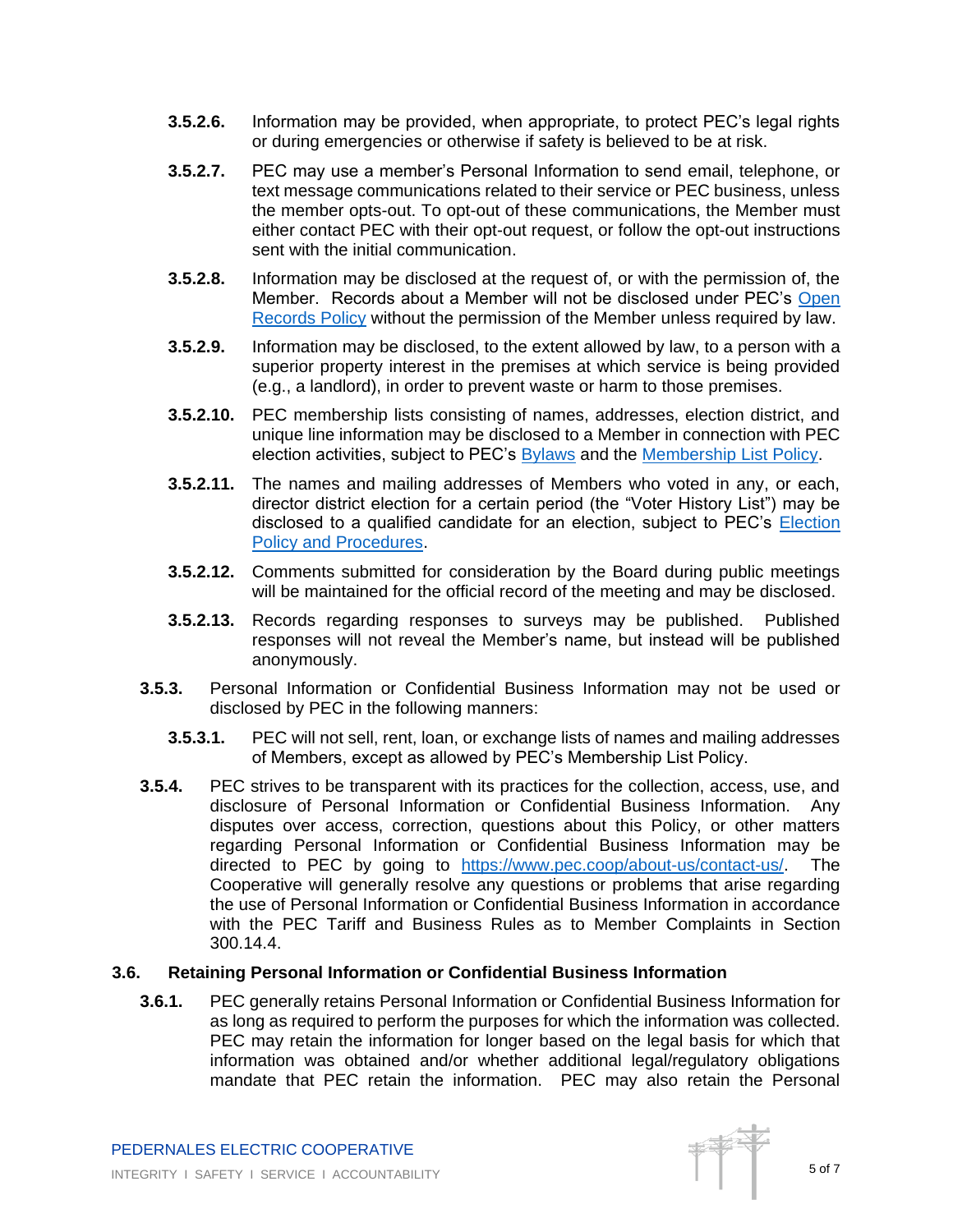Information or Confidential Business Information for the period during which a claim may be made in relation to the Member's dealings with PEC.

**3.6.2.** PEC generally retains Personal Information or Confidential Business Information in accordance with PEC's Record Management Policy, Record Management Procedure, and Records Retention Schedule.

## **4. DEFINITIONS**

- **4.1. Confidential Business Information** Information that PEC has designated as confidential or proprietary due to contractual or legal requirements and/or as otherwise necessary for Cooperative business purposes. Confidential Business Information may include, but is not limited to: capital credit/patronage account information, PEC elections/voting information, payment and account information, and/or service history.
- **4.2. Personal Information** This term may vary based on applicable laws and regulations, but may include without limitation information, that alone or in conjunction with other information identifies an individual, such as an individual's name, contact information, or date of birth in combination with one or more of the following: (i) Social Security number; (ii) driver's license number; (iii) government-issued identification number; (iv) bank or credit information; (v) biometric information; and/or (vi) information about an individual's health or medical treatment.
- **4.3. Records**  Any information, regardless of medium or characteristics, made or received and retained by PEC in observance of legal obligations or in the transaction of PEC business.
- **4.4. Red Flag**  A pattern, practice, or specific activity that indicates the possible existence of identity theft.
- **4.5. Red Flag Rules**  Federal laws requiring the Federal Trade Commission and banking regulatory agencies to issue regulations to address the threat of identity theft as set forth in the Fair Credit Reporting Act ("FCRA") as amended by the Fair and Accurate Credit Transaction Act ("FACTA"), 15 U.S.C. 1681 et. seq.

## **5. POLICY ENFORCEMENT**

The Chief Executive Officer will enforce this Policy. Violation of this Policy may result in disciplinary action, up to and including, termination.

## **6. REFERENCES AND RELATED DOCUMENTS**

[Online Privacy Statement](https://www.pec.coop/privacy/) [Terms of Use](https://www.pec.coop/terms-of-use/) [Tariff and Business Rules](https://2bqwe7212tygr0q3a7b9e1bv-wpengine.netdna-ssl.com/wp-content/uploads/tariff/Tariff_and_Business_Rules.pdf) Identity Theft Red Flags Program Fair and Accurate Credit [Transactions Act \("FACTA"\)](https://www.ftc.gov/enforcement/statutes/fair-accurate-credit-transactions-act-2003) [Open Records Policy](https://2bqwe7212tygr0q3a7b9e1bv-wpengine.netdna-ssl.com/wp-content/uploads/2020/11/open_records_policy.pdf)

PEDERNALES ELECTRIC COOPERATIVE INTEGRITY I SAFETY I SERVICE I ACCOUNTABILITY